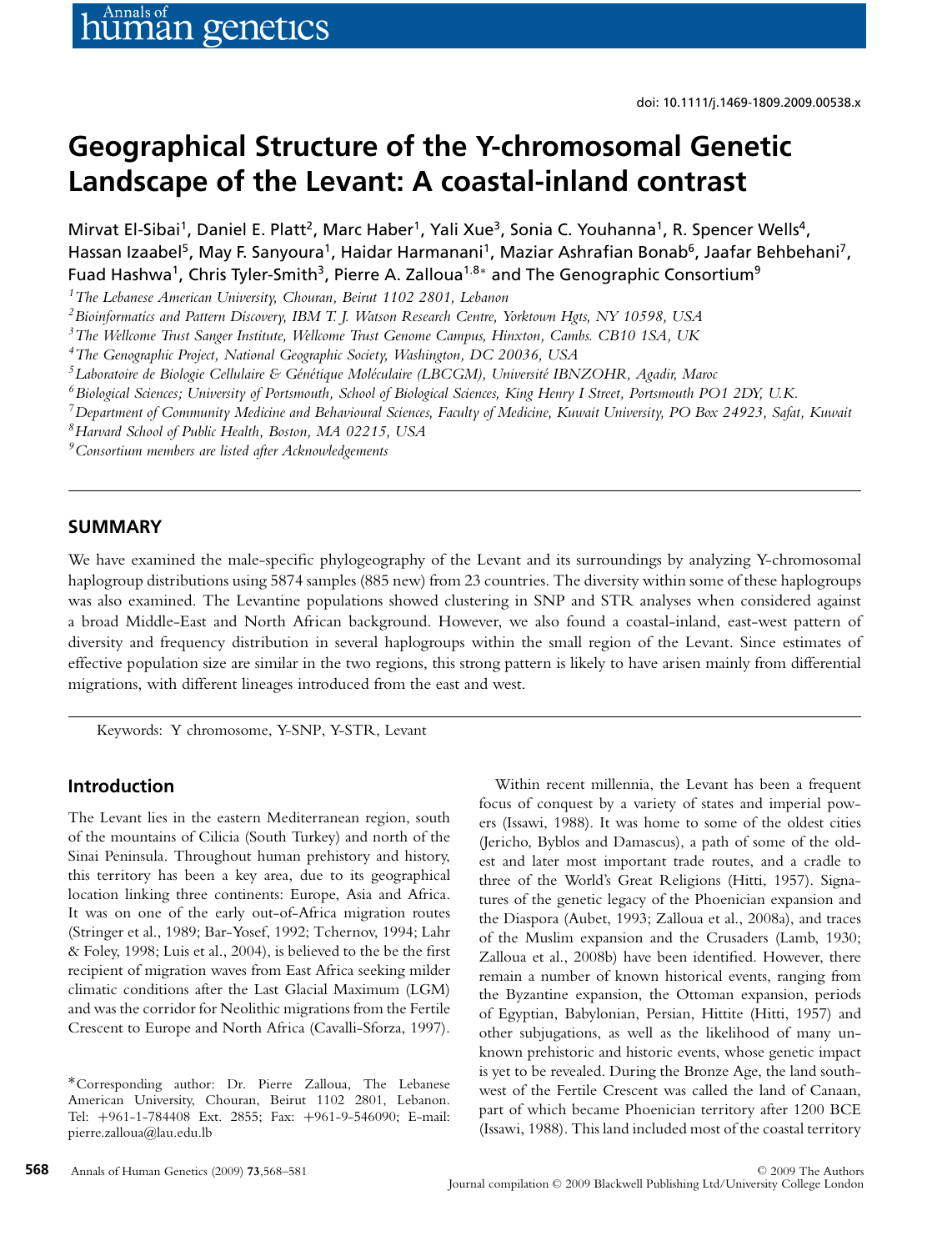of the eastern Mediterranean countries. These countries shared a common culture and history (Hourani, 1946) but some population expansions and migrations have affected Lebanon and Syria in different ways (Harris, 2003). Such movements include the Aramean rule in Syria (Harris, 2003), the Sea Peoples disruption to some coastal cities north and south of modern day Lebanon (in the Phoenician era) (Harden, 1971) and the Ottoman occupation (Akarli, 1993).

Modern Jewish populations have a special phylogeographical status within the Levant for several reasons. Even by the Roman era, there was a significant Diaspora, as attested to by Strabo, Philo, Josephus, and Cicero (Stern, 2007). The Diaspora fragmented into branches with distinct and well-studied genetic signatures, such as those of Sephardim (Adams et al., 2008) and Ashkenazi (Behar et al., 2003; Nebel et al., 2005) and incorporated significant levels of male admixture (Adams et al., 2008). Current Jewish populations in the Levant derive largely from a complex pattern of resettlement from multiple sources within the last ∼50 years and may not represent the pre-Diaspora distribution (Baron, 2007). Jewish genetics have been studied more than those of many other groups (Carmeli, 2004). The current study therefore seeks to focus on a geographical genetic profile through the Levant and surrounding regions among the relatively less well characterized populations, highlighting the product of other migratory and population processes that influenced the Levantine region.

Previous studies of Levantine Y-chromosomal diversity have either focused on a specific population (Zalloua et al., 2008b) or have been limited in their sampling or genotyping (Cadenas et al., 2008). A general survey of the Levantine genetic landscape could provide significant guidance to construct and test hypotheses concerning known and unknown expansion events in the region. We have therefore assembled a comprehensive set of 5874 samples representing 23 countries and 35 populations, to present a survey of the Y-lineage distributions throughout the Levant defined by 58 binary markers and, for some, 19 Y-STRs, and place these in the context of the surrounding Y-chromosomal landscape.

In this study we analyzed the geographical distribution of Y-chromosomal haplogroups and STR haplotypes to identify recent and old migration and expansion patterns involving the Levant. This work should shed light on the geographic gradient or structuring resulting from migrations, geographical expansions, and size fluctuations affecting the populations over time. The haplogroup variation and the geographic clustering of some of the Y-STR haplotypes observed in the Levant is suggestive of several succeeding waves of migrations and or expansions into the region that may have taken place post LGM.

# **Materials and Methods**

## **Subjects and Comparative Datasets**

A total of 885 new samples from five populations (Syria, Jordan, Iran, Egypt and Kuwait) were collected and analyzed for this study. In addition, samples and genotyping data from 951 Lebanese, 200 Syrian and 101 Palestinian men (Akka) were already available (Zalloua et al., 2008a, 2008b). All the participants had three generations of paternal ancestry in their country of birth. Each provided detailed information on their geographical origin (Table S1) and gave informed consent for this study, which was approved by the IRB committee of the Lebanese American University. The 1879 Levantine samples (Lebanese, Syrians, Jordanians and Palestinians) were classified into eight regions. These regions mainly reflect geographical subdivisions within modern day Lebanon and Syria (Table S3a and Fig. 1). The Lebanese samples, collected from 20 different cities (Table S3b), were classified into the Lebanese coast (LC) which contains coastal Lebanese cities including Beirut, Tyre, Sidon, Jounieh and Tripoli, and Lebanese inland (LI) which contains samples from Bekaa and Nabatiyeh. The Palestinian samples (PS), were collected from men currently residing in Lebanon but who originated from Akka. Finally, Syrian samples were from 17 different Syrian cities (Table S3b) and were divided into coast (SC) and four inland regions: inland north (SIN), centre (SIC), south (SIS) and east (SIE) (Table S3a and Fig. 1).

For comparative data on haplogroup frequencies, we used published sources (Table S2). In addition to the previously typed Levantine samples (1252) and the samples typed here (885), 3737 additional samples were assembled from 28 additional sites (16 countries) in the Middle East and North African region as well as some Mediterranean countries (Table 1). These included countries neighbouring the Levant, and Arabic countries in the region: Cyprus (Capelli et al., 2006; Zalloua et al., 2008a), Turkey (Cinnioglu et al., 2004), Iraq (Al-Zahery et al., 2003), and Qatar, UAE and Yemen (Cadenas et al., 2008). In addition, Mediterranean North African and European countries, including Morocco (Zalloua et al., 2008a), Tunisia (Capelli et al., 2006; Zalloua et al., 2008a), Spain (Flores et al., 2004; Zalloua et al., 2008a), Italy (Capelli et al., 2007), Portugal (Goncalves et al., 2005), Greece and Crete (Di Giacomo et al., 2003) as well as Malta, Sicily and Sardinia (Capelli et al., 2006) were represented.

## **Genotyping**

DNA samples were extracted from blood or buccal swabs by standard methods (Wells et al., 2001; Behar et al., 2007). Samples were genotyped with a set of 58 Y-chromosomal binary markers on the non-recombining portion of the Y chromosome (Table S1 and Fig. S1). The markers were genotyped by TaqMan RealTime PCR assays (Applied Biosystems, Foster City, CA). Previously typed samples with a derived allele for each biallelic polymorphism were used as positive controls. These markers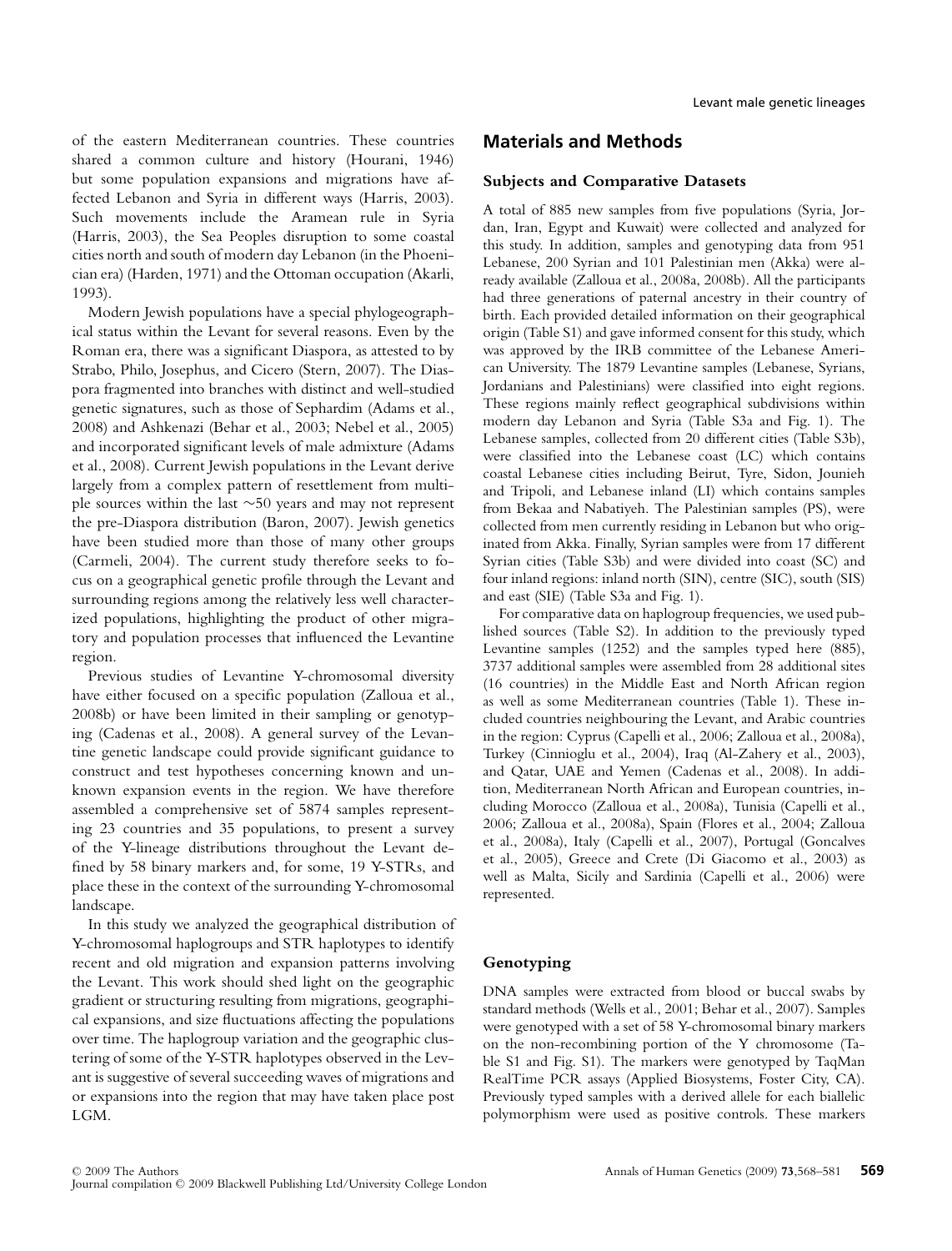

**Figure 1** *Locations of samples analyzed.* The map in the centre shows the Middle Eastern and North African countries sampled in the study. The black boxes designate the populations with newly generated data and the grey boxes populations with data obtained from the literature. The Levantine region under study is highlighted in the open box. The upper inset shows the Levantine cities that were sampled and analyzed in this study. The lower inset shows the Levantine area (1613 samples), as classified here, with Lebanon and Syria subdivided geographically, as detailed in the methods and in Table S3a.  $LC =$  Lebanese coast,  $LI = Lebanese$  inland,  $PS = Palestinian$  samples,  $SC = Syrian$  coast,  $SIN = Syrian$ inland North,  $SIC = Syr$ ian inland centre,  $SIS = Syr$ ian inland South, and  $SIE = Syr$ ian inland East.

define 53 haplogroups (including paragroups), 21 of which were present in the typed samples. The phylogenetic relationships of the relevant Y-chromosomal haplogroups are illustrated in Figure S1 and follow the 2008 YCC convention (Table S1) (Karafet et al., 2008). Published data used in this study were converted to the 2008 YCC nomenclature (Table S2).

All samples were additionally amplified at 19 Y-chromosomal STR loci in two multiplexes. Multiplex I contained the standard 17 loci of the Applied Biosystems Y-filer<sup>TM</sup> PCR Amplification kit (ww.appliedbiosystems.com). The remaining two loci, DYS388 and DYS426, were genotyped in a separate multiplex (multiplex II), for which we developed an allelic ladder by amplifying and mixing previously typed samples with different number of repeats at the desired locus. The Y-STR data generated in this study are shown in Table S1. STR alleles were named according to current recommendations (Gusmao et al., 2006).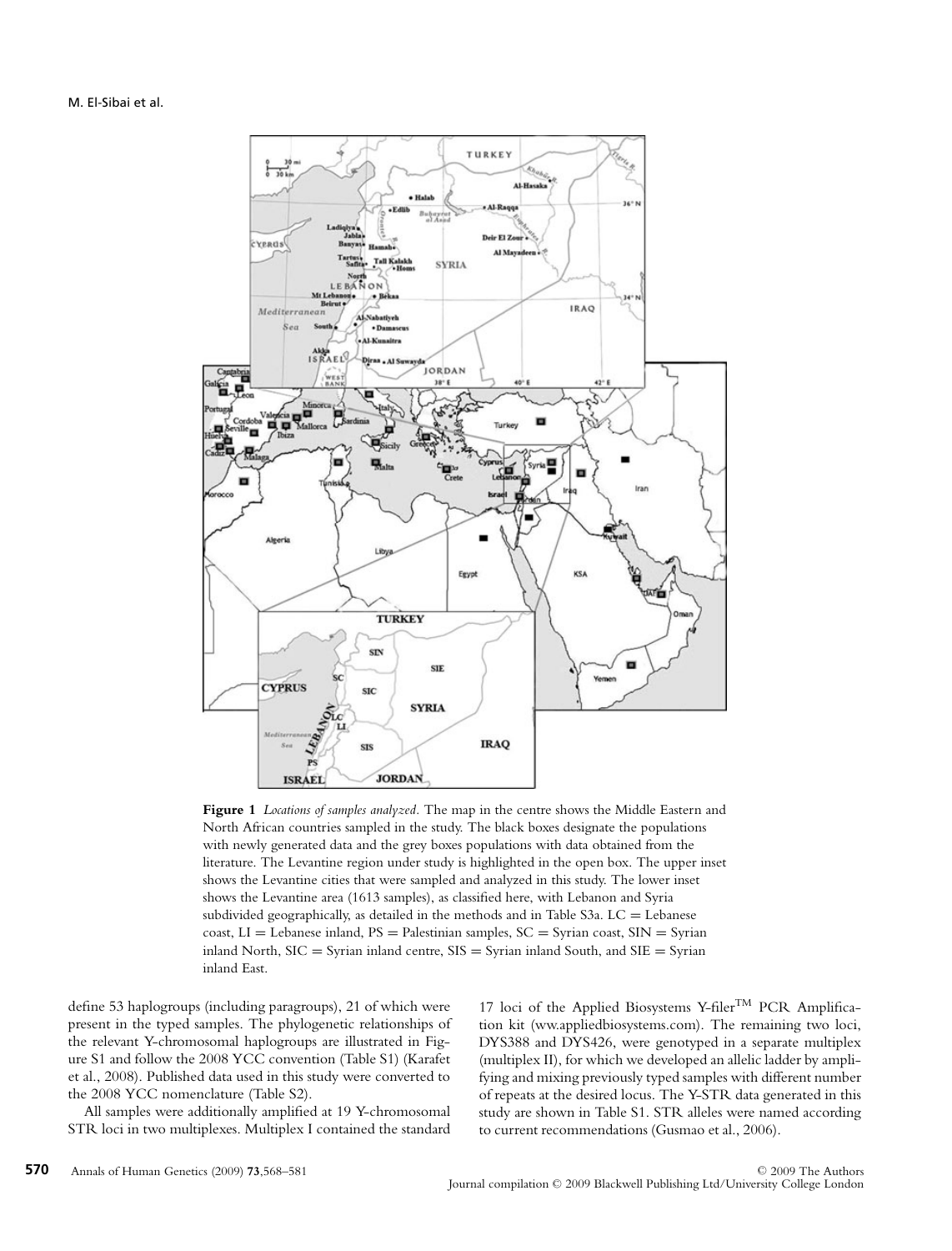#### Levant male genetic lineages

| Country/Region | J <sub>1</sub>   | J <sub>2</sub> | R1(xR1a1)                | E1b1b1                   | $\bf{I}$       | Other | Sample size | Reference                               |
|----------------|------------------|----------------|--------------------------|--------------------------|----------------|-------|-------------|-----------------------------------------|
| Lebanon        | 18.9             | 29.4           | 7.9                      | 16.2                     | 2.9            | 27.6  | 951         | Zalloua et al., 2008b*                  |
| Syria          | 33.6             | 20.8           | 4.5                      | 12                       | 2.3            | 29.1  | 554         | This study and<br>Zalloua et.al, 2008a* |
| Akka           | 39.2             | 18.6           | $\overline{0}$           | 26.4                     | $\overline{0}$ | 15.8  | 101         | Zalloua et al., 2008a                   |
| Kuwait         | 33.3             | 9.5            | 9.5                      | 14.3                     | $\overline{0}$ | 33.4  | 42          | This study*                             |
| Jordan         | 35.5             | 14.6           | 9                        | 23                       | 1.1            | 17.9  | 273         | This study*                             |
| Cyprus         | 9.6              | 12.9           | 10.2                     | 27.4                     | 0.5            | 39.9  | 164         | Zalloua et al., 2008a                   |
| Morocco        | $\mathbf{1}$     | $0.2\,$        | 3.4                      | 52.5                     | $\overline{0}$ | 42.9  | 316         | Zalloua et al., 2008a <sup>*</sup>      |
| Tunisia        | $\overline{0}$   | 8              | $\overline{0}$           | 82.3                     | $\overline{0}$ | 9.7   | 62          | Zalloua et al., 2008a <sup>®</sup>      |
| Turkey         | 9.1              | 24.2           | 15.8                     | 10.7                     | 5.3            | 40.2  | 523         | Cinnioglu et al. 2004*                  |
| Egypt          | 19.8             | 7.6            | 6.8                      | 42.7                     | $\overline{0}$ | 23.1  | 124         | This study*                             |
| Iraq           | 33.1             | 25.1           | 10.8                     | 10.8                     | 0.7            | 20.2  | 117         | $Al$ -Zahery et al., 2003               |
| Qatar          | 58.3             | 8.3            | 1.4                      | 5.5                      | $\overline{0}$ | 26.5  | 72          | Cadenas et al., 2008                    |
| <b>UAE</b>     | 34.7             | 10.3           | 4.3                      | 11.5                     | $\overline{0}$ | 39.2  | 164         | Cadenas et al., 2008 <sup>®</sup>       |
| Yemen          | 72.5             | 9.6            | $\overline{0}$           | 12.9                     | $\overline{0}$ | 5     | 62          | Cadenas et al., 2008 <sup>*</sup>       |
| Iran           | 3.2              | 25             | 6.5                      | 8.7                      | 1.1            | 56.6  | 92          | This study*                             |
| Malta          | 7.8              | 21.1           | 32.22                    | 8.9                      | 12.2           | 62.2  | 90          | Capelli et al. 2005                     |
| Sicily         | 5.2              | 22.6           | 24.05                    | 23.1                     | 8.5            | 49.1  | 212         | Capelli et al. 2005                     |
| Sardinia       | 4.9              | 9.9            | 21                       | 9.9                      | 30.8           | 75.3  | 81          | Capelli et al. 2005                     |
| Crete          | 3.5              | 35             | $\overline{\phantom{0}}$ | $\overline{\phantom{a}}$ | 14             | 61.5  | 143         | Di Giacomo et al. 2003                  |
| Cadiz          | 3.6              | 14.3           | 53.5                     | 3.6                      | 14.3           | 67.8  | $28\,$      | Flores et al.2004**                     |
| Malaga         | $\boldsymbol{0}$ | 15.4           | 42.5                     | 23                       | $\overline{0}$ | 50.1  | 26          | Flores et al.2004**                     |
| Mallorca       | 1.61             | 8.07           | 66.13                    | 6.45                     | 8.07           | 17.74 | 62          | Zalloua et al., 2008a                   |
| Ibiza          | $\boldsymbol{0}$ | 3.7            | 57.41                    | 7.41                     | 1.85           | 31.48 | 54          | Zalloua et al., 2008a                   |
| Sevilla        | 3.2              | 7.8            | 60                       | 6.4                      | 12.3           | 80    | 155         | Flores et al. $2004$ **                 |
| Valencia       | 2.74             | 5.48           | 64.38                    | 10.96                    | 9.59           | 16.44 | 31          | Zalloua et al., 2008a                   |
| Huelva         | $\boldsymbol{0}$ | 13.7           | 59.1                     | 9                        | 9.2            | 72.8  | 22          | Flores et al. $2004**$                  |
| Cordoba        | 0                | 14.7           | 55.8                     | 11.1                     | 14.7           | 74.2  | 27          | Flores et al.2004**                     |
| Italy          | 2                | 20             | 40.1                     | 12.7                     | 7.4            | 17.8  | 699         | Capelli et al. 2007                     |
| Greece         | 1.9              | 18.1           | $\overline{\phantom{0}}$ |                          | 18.2           | 80    | 154         | Di Giacomo et al. 2003                  |
| Portugal       | 4.3              | 6.9            | 55.4                     | 14.5                     | 6.2            | 18.9  | 303         | Gonçalves et al. 2005                   |
| Leon           | 1.7              | 5              | 61.5                     | 10                       | 3.4            | 80    | 60          | Flores et al. $2004$ <sup>*</sup>       |
| Galicia        | 5.3              | $\overline{0}$ | 63.1                     | 26.3                     | $\overline{0}$ | 68.4  | 19          | Flores et al. $2004$ **                 |
| Cantabria      | 2.9              | 2.9            | 58.4                     | 8.6                      | 5.7            | 75.6  | $70\,$      | Flores et al. $2004$ **                 |
| Castille       | $\overline{0}$   | 9.5            | 52.4                     | 4.8                      | 33.3           | 71.4  | 21          | Flores et al. $2004$ **                 |

**Table 1** Percentage of haplogroups and sample sizes in the following countries.

( <sup>∗</sup>) R1-M173(xR1a-M17) is R1b

( ∗∗) R1(xR1a1) = R1∗(xR1a1xR1b3dxR1b3f) + R1b3d + R1b3f

Population frequencies of the main haplogroups (J1, J2, R1b, E1b1b1 and I) obtained from the current study or derived from the literature (Table S1).

#### **Contour Maps**

The geographical coordinates of the sample sites are shown in Table S3b (http://itouchmap.com/latlong.html). These include coordinates for the different cities in Lebanon and Syria that were used to make the high resolution maps shown in Figure 2C, as well as the coordinates for the different countries (including Lebanon and Syria as a whole) used to make the maps in Figure 2A-B and D-F. Haplogroup-frequency surfaces were inferred using the Surfer System version 8.09 (Golden Software, Golden, CO) as previously described (Semino et al., 2004). The haplogroup data used to construct Figure 2A-F are shown in Table 1 and the J1 and J2 frequency distribution across the cities of the Levant is shown in Table S3c.

#### **Statistical Analyses**

Population pairwise comparisons and group comparisons were performed using the  $\chi^2$  test of independence for qualitative variables. Spatial analysis of molecular variance (SAMOVA) (Dupanloup et al., 2002) was performed with the package SAMOVA 1.0 (http://web.unife.it/progetti/genetica/Isabelle/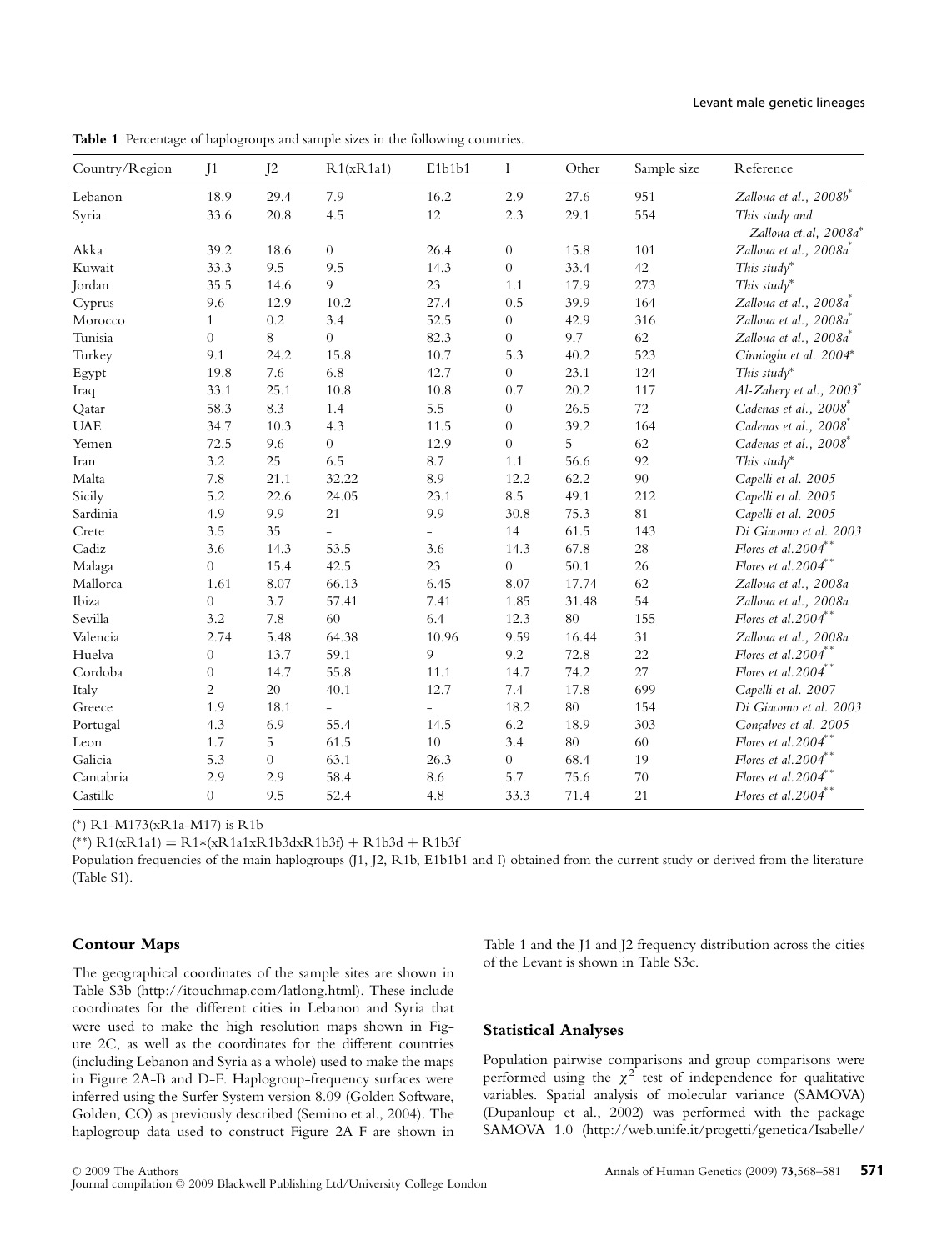

**Figure 2** *Y-chromosomal variation in the Levant and the Mediterranean region. A-F) Haplogroup-frequency contour maps of the Mediterranean region.* The haplogroup percentages used for the contour map are shown in Table 1. Each panel shows a different haplogroup: J1 *(A)*, J2 *(B)*, R1b (or R1(xR1a1)-as indicated in Table 1) *(D)*, E1b1b1 *(E)* and I *(F)*. *C) High resolution J1 and J2 frequency contour maps of the Levant.* The haplogroup frequencies/city were calculated. The coordinates of these cities that were used to plot the contour maps are shown in Table S3c. The scales reflect the percentages of haplogroups, where dark blue is the highest value and white is zero. The filled red circles indicate the sample sites. *G) Haplogroup frequency analyses.* The data used to make the pie charts are shown in Table 1.

samova.html). SAMOVA is based on AMOVA (Excoffier et al., 1992) which provides a measure of variation between groups of populations, accounting for variations due to drift within populations by means of a nested two-way analysis of variance. Autocorrelation indices for DNA analysis (AIDA) was calculated as described: http://web.unife.it/progetti/genetica/ Giorgio/giorgio\_soft.html. AIDA is a spatial autocorrelation analysis that tests the dependence of the values of a variable on the values of the same variable at another geographical location, in order to reveal geographical patterns of gene variations (Bertorelle & Barbujani, 1995).  $R_{ST}$  values based on Y-STR data were calculated using Arlequin 3.11 (Excoffier et al., 2005) and displayed as a multidimensional scaling (MDS) plot with SPSS 14.0. The plot shown in Figure S2 was a good fit to the data with a stress value of 0.08 and RSQ of 0.98.

#### **Networks**

The phylogenetic relationships between the microsatellite haplotypes were elucidated through reduced-median networks (Bandelt et al., 1995) using the program Network 4.5.0.1 (2008 version) (Fluxus Engineering, Clare, U.K.). Based on their consistent representation in the dataset, the following 10 loci were retained for analysis: DYS19, DYS388, DYS389I, DYS389b, DYS390, DYS391, DYS392, DYS393, DYS437 and DYS439. Weights applied to each locus were selected to be inversely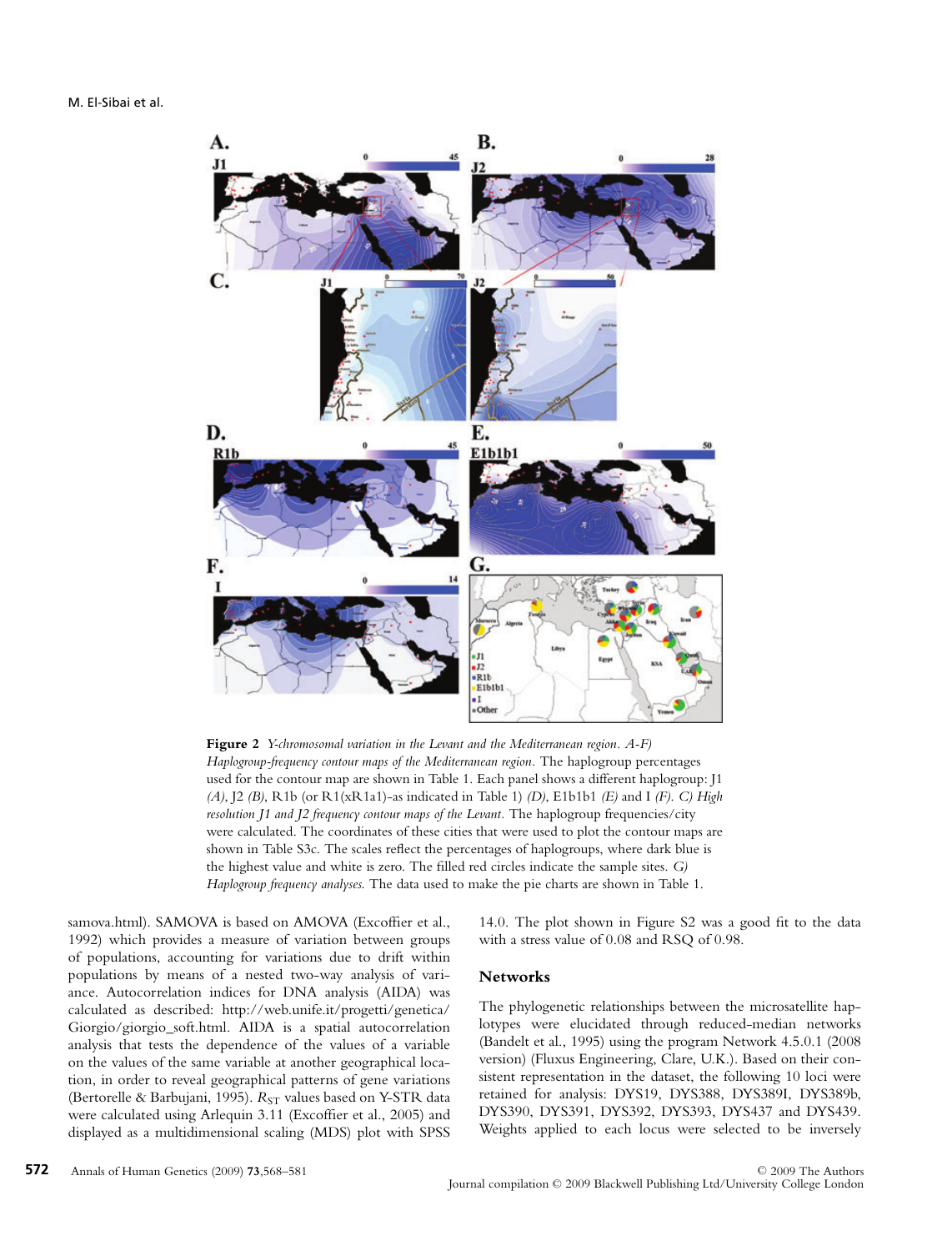| Region           | J1   | J <sub>2</sub>  | R <sub>1</sub> b | E <sub>1</sub> b <sub>1</sub> b <sub>1</sub> | I       | R <sub>1</sub> a | G       | K2             | L              | Other | Nei Diversity          |
|------------------|------|-----------------|------------------|----------------------------------------------|---------|------------------|---------|----------------|----------------|-------|------------------------|
| $SC+LC+PS$       | 19.8 | 26.8            | 6.9              | 17.4                                         | 3.9     | 2.3              | 6.1     | 4.2            | 4.8            | 7.3   | 0.792                  |
| $SIN+SIC+LI+SIS$ | 28.8 | 27.2            | 5.0              | 14.4                                         | 1.5     | 5.4              | 6.0     | 1.5            | 5.0            | 4.6   | 0.809                  |
| <b>SIE</b>       | 48.2 | 3.4             | 0.8              | 4.3                                          | 0.8     | 4.3              | 2.5     | $\overline{0}$ | 31.0           | 4.3   | 0.669                  |
| SC+SIC+SIN+SIE   | 35.3 | 21.0            | 3.8              | 10.2                                         | 1.2     | 4.8              | 4.8     | 1.0            | 13.5           | 3.8   | 0.796                  |
| $LC+LI+PS+SIS$   | 21.4 | 26.9            | 6.5              | 17.2                                         | 3.4     | 3.0              | 6.1     | 3.7            | 4.6            | 7.0   | 0.835                  |
| Region           |      | Across regions  |                  |                                              |         |                  |         |                |                |       | In each region         |
|                  |      | All haplogroups |                  |                                              |         |                  | J1      |                | J <sub>2</sub> |       | $p$ -value (J1 vs. J2) |
|                  |      | $\chi^2$        | df               |                                              | p-value |                  | p-value |                |                |       |                        |
| $SC+LC+PS$       |      | 224.0           | 29               |                                              | < 0.001 |                  | < 0.001 |                | < 0.001        |       | < 0.001                |
| $SIN+SIC+LI+SIS$ |      |                 |                  |                                              |         |                  |         |                |                |       | < 0.001                |
| <b>SIE</b>       |      |                 |                  |                                              |         |                  |         |                |                |       | 0.002                  |
| SC+SIC+SIN+SIE   |      | 94.1            | 19               |                                              | < 0.001 |                  | 0.001   |                | 0.016          |       | < 0.001                |
| $LC+LI+PS+SIS$   |      |                 |                  |                                              |         |                  |         |                |                |       | < 0.001                |

**Table 2A** Percentage of haplogroups in the North/South and coast/inland axes in the Levant.

**Table 2B** Nei diversity by groups determined by SNP and STR.

| Number of STR Loci | Number of SNP/STR Types | Coastal Diversity          | Inland Diversity            |
|--------------------|-------------------------|----------------------------|-----------------------------|
| 2                  | 257                     | $1 - 0.04216 \pm 0.003440$ | $1 - 0.09139 \pm 0.009652$  |
|                    | 387                     | $1 - 0.02437 \pm 0.001955$ | $1 - 0.04383 \pm 0.004802$  |
| 5                  | 717                     | $1 - 0.00641 \pm 0.00063$  | $1 - 0.01452 \pm 0.00226$   |
| 10                 | 1286                    | $1 - 0.00189 \pm 0.000313$ | $1 - 0.004598 \pm 0.000979$ |

**A.** Haplogroups percentages and Nei diversities of the North/South and Coast/Inland axes in the Levant, used for Figure 3B. The p-values were obtained using the χ<sup>2</sup> test. **B.** Coastal and inland Levantine Nei diversities by groups determined by SNPs and STRs

proportional to the variance of that STR locus (specifically, the weight was 10 times the average variance divided by the locus variance). A SNP weighted at 99 marking the distinction between J1 and J2 was introduced to join those networks. The reduction coefficient was set to 1.0.

#### **Principal Component Analysis**

Principal Component Analysis (PCA) (Jolliffe, 1986) was performed on haplogroup frequencies of the Levantine samples (Table S1, Table S2) as well as Middle-Eastern and North African samples (Table S1, Table S2 and Table 1). The data were displaced about the means, and were not normalized by standard deviation (Novembre & Stephens, 2008) resulting in a diagonalisation of the covariance matrix. Principal Component selection followed the method of Cattell (Cattell, 1966).

#### **Nei's Diversity**

Nei's genetic diversity measures the probability that any two chromosomes drawn from the population will not share the same type (Nei, 1973; Nei, 1978). Here, we use "types" defined in two ways. First, we computed diversity by haplogroup (displayed in Table 2A). Second, we considered STRs. Since a number of STR haplotypes are shared by multiple haplogroups (Table S6), we used a combination of STRs and SNPs to define haplotypes. Since diversities are so close to 1 with such large numbers of types (Xue et al., 2006), we report diversities in terms of deviations from 1, measuring the probability that two chromosomes share the same type. Further, we also report the expected standard error for the diversity estimator to ensure the deviations between such narrowly deviating measures of diversity were meaningful. The reciprocal of the probability that two chromosomes share the same type can be interpreted as a characteristic number of dominating types in the region.

The Nei correction adjusting for sampling

$$
\frac{N}{N-1}E\sum_{i}\left[\frac{n_{i}}{N}\left(1-\frac{n_{i}}{N}\right)\right]=\sum_{i}p_{i}\left(1-p_{i}\right)
$$

(Nei, 1978) follows from an assumption of sampling from a multinomial distribution (Nei & Roychoudhury, 1974), which leads the variance of the Nei estimator to be

$$
\frac{N^2}{(N-1)^2} \text{var}\left[\sum_i \frac{n_i}{N} \left(1 - \frac{n_i}{N}\right)\right] = \frac{2}{N(N-1)} \sum_i p_i^2 + \frac{4(N-2)}{N(N-1)} \sum_i p_i^3 - 2\frac{2N-3}{N(N-1)} \left(\sum_i p_i^2\right)^2.
$$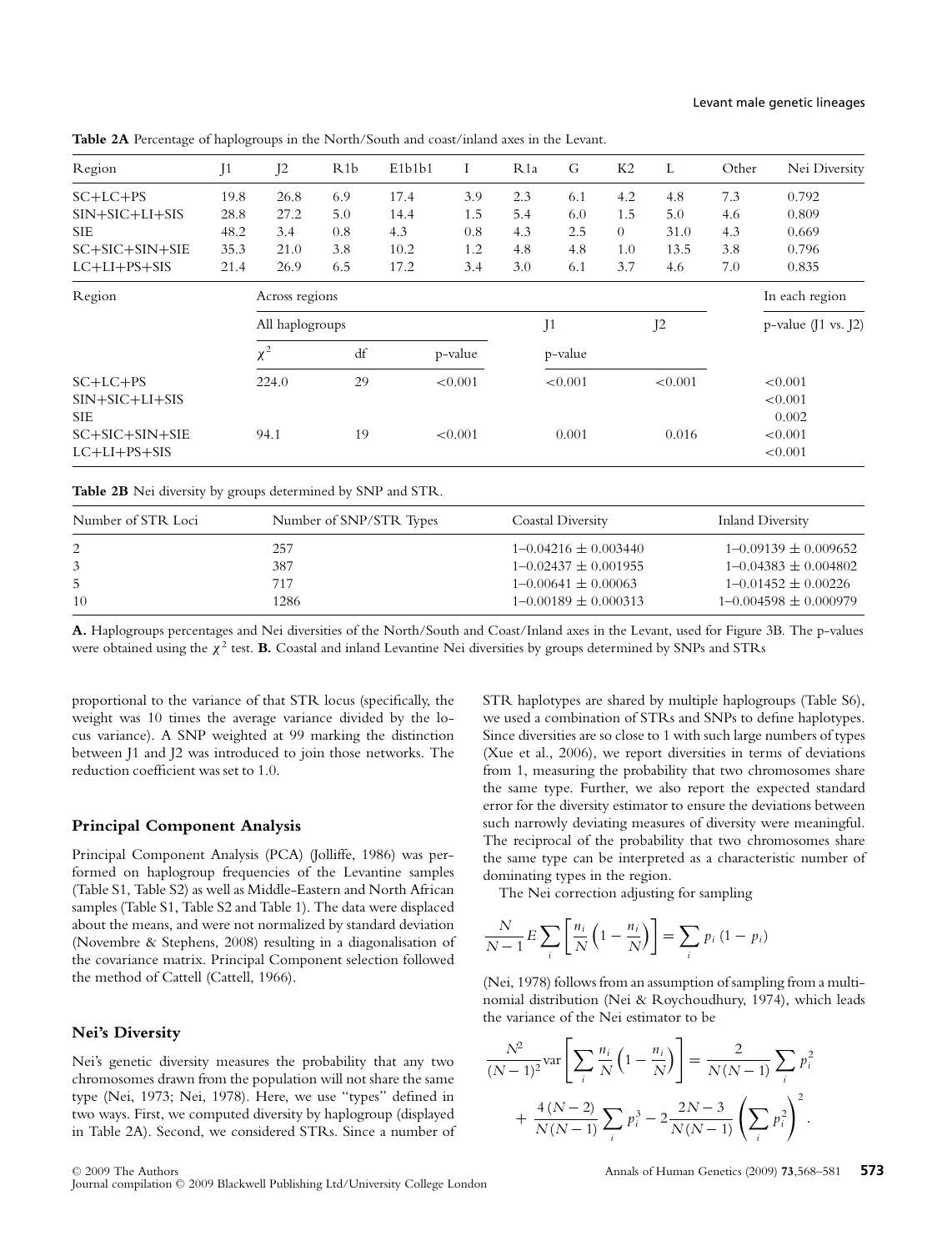#### M. El-Sibai et al.

The derivation of this estimator is provided in the supplementary materials, and is consistent with Nei's estimate of the variance (Nei & Roychoudhury, 1974). The results of the estimator for haplogroup data are displayed in Table 2A, while the estimator applied to coastal vs. inland groups identified by SNP+STR loci are presented in Table 2B. Further detailed description of the method used is included in supplemental methods.

#### **Effective Population Sizes**

Effective population sizes for coastal and inland populations were estimated using BATWING (Wilson et al., 2003), applied to the 564 coastal Levantine samples and 255 inland Levantine samples for which all of the 17 SNPs (M96, M35, M78, M123, M89, M201, M170, 12f2.1, M172, M12, M9, M70, M20, M45, M173, M269, M17) and 11 STR loci (DYS19, DYS388, DYS389I, DYS389b, DYS390, DYS391, DYS392, DYS393, DYS437, DYS438, and DYS439) were typed. We use setting and priors described earlier (Xue et al., 2006) with a constantsized then expanding population and ran the program for 250,000 Monte-Carlo cycles for the inland set, and 300,000 for the coastal set. Satisfactory convergence was demonstrated by plotting the trajectory of  $N_a$  (Fig. S3). Cycles  $100,000-300,000$  were used to determine posterior estimates of parameters for the coastal sample, and cycles 100,000–250,000 for the inland sample.

## **Results**

The region under study herein is shown in Figure 1. The map shows the Levantine countries and regions (modern borders), including Lebanon, Syria, Akka and Jordan.

The Y-chromosomal haplogroup distribution in the Levantine population was compared to the surrounding Middle Eastern and North African countries (Fig. 1) using 884 newly collected samples in addition to our existing Middle Eastern population database (Table S1 and Table S2). As previously reported (Zalloua et al., 2008b), the most frequent haplogroups present in the Levant are J1, J2, R1b, E1b1b1 and I (Fig. S1), and these are shown in Figures 2, 4 and 5, although the statistical analyses, such as Nei diversity and AIDA, were performed on all the haplogroups found in each sample, as shown in Table 2A. We first consider these distributions individually.

The haplogroup frequency for J1 peaked in the Arabian Peninsula (Yemen, UAE, and Kuwait) and decreased beyond the Middle-East and North Africa (Fig. 2A). J1 frequencies in Syria, Akka and Jordan were more comparable to Lebanon than to the remaining Arabic countries (58.3% in Qatar and 72.5% in Yemen; Fig. 2G). Haplogroup J2, in contrast, was present at its highest frequency in the Lebanese population (29.4%) and was significantly more frequent there, than in the remaining Levantine regions ( $p < 0.05$ ) (Table 1). As previously reported (Zalloua et al., 2008a), it decreases towards the west in North African countries and towards the east in the Arabian Peninsula (29.4% in Lebanon compared to 7.6% in Egypt and 8.3% in Kuwait; Fig. 2G and Table 1).

The frequencies of the R1b and I haplogroups (Rootsi et al., 2004) peaked in Europe and the gradient faded beyond the Levant (Fig. 2D and 2F). R1b showed some variability in the Levant (4.5% - 9%), had minimal presence in Qatar (1.4%) and was absent from the Yemen sample. Iraq and Kuwait showed significantly higher frequencies of R1b (10.8% and 9.5% respectively; Fig. 2G) which may be explained by the strong historical Ottoman influence (Al-Zahery et al., 2003).

Finally, E1b1b1 (previously E3b), showed the highest concentrations in North African and Berber-speaking populations (Egypt, Morocco and Tunisia; Fig. 2E) (Bosch et al., 2001; Cruciani et al., 2002). It showed significant variability in frequency among the Levantine regions (16.2% in Lebanon, 12% in Syria, 26.4% in Akka and 23% in Jordan) (pairwise comparisons: p-value Lebanon vs. Syria = 0.015, Lebanon vs.  $Akka = 0.009$  and Lebanon vs. Jordan = 0.007); however, E1b1b1 frequencies in the Levant as a whole were significantly lower than those in North African countries (42.7% in Egypt, 51.3% in Tunisia and 52.5% in Morocco; Figure 2G) (p-values for pairwise comparisons with Lebanon all  $< 0.001$ ).

We next investigated the overall Y-chromosomal genetic structure of the region. In an autocorrelation (AIDA) analysis, the autocorrelation index *II* decreased from positive to negative values with increasing geographical distance (Fig. 3A), demonstrating an underlying clinal pattern: nearby populations tend to be similar (positively correlated), while distant populations tend to be dissimilar (negatively correlated). SAMOVA, however, invariably distinguished additional single samples as the number of groups specified was increased, revealing a lack of distinct clusters of geographically contiguous samples, perhaps reflecting the sampling strategy which provided multiple Levantine samples and diverse sets of more distant ones (Table S4).

In order to examine the haplogroup distribution further, we performed a PCA analysis on the frequencies of the nine haplogroups listed in Table 2, with any additional rare haplogroups combined into a single "others" category. We included the Levantine regions plus samples from Egypt, Morocco, Tunisia, Cyprus, Turkey, Iran, Iraq, Jordan, Qatar, UAE, and Yemen. The percentages of variance associated with each principal component are shown in Figure 3B (lower right panel). PC1 captures 61.3% of the variation, followed by a substantially smaller 27.1% for PC2, with PC3 and PC4 explaining 6.4% and 2.2% respectively. Following this, the remaining PCs carry 3.0% of the variation (Table S5).

PC1 increases with decreasing E1b1b and increasing J1 (Table S5). It showed the largest variation across North Africa, reflecting the high frequency of E1b1b across this region, together with the more localized distribution of J1 in the East.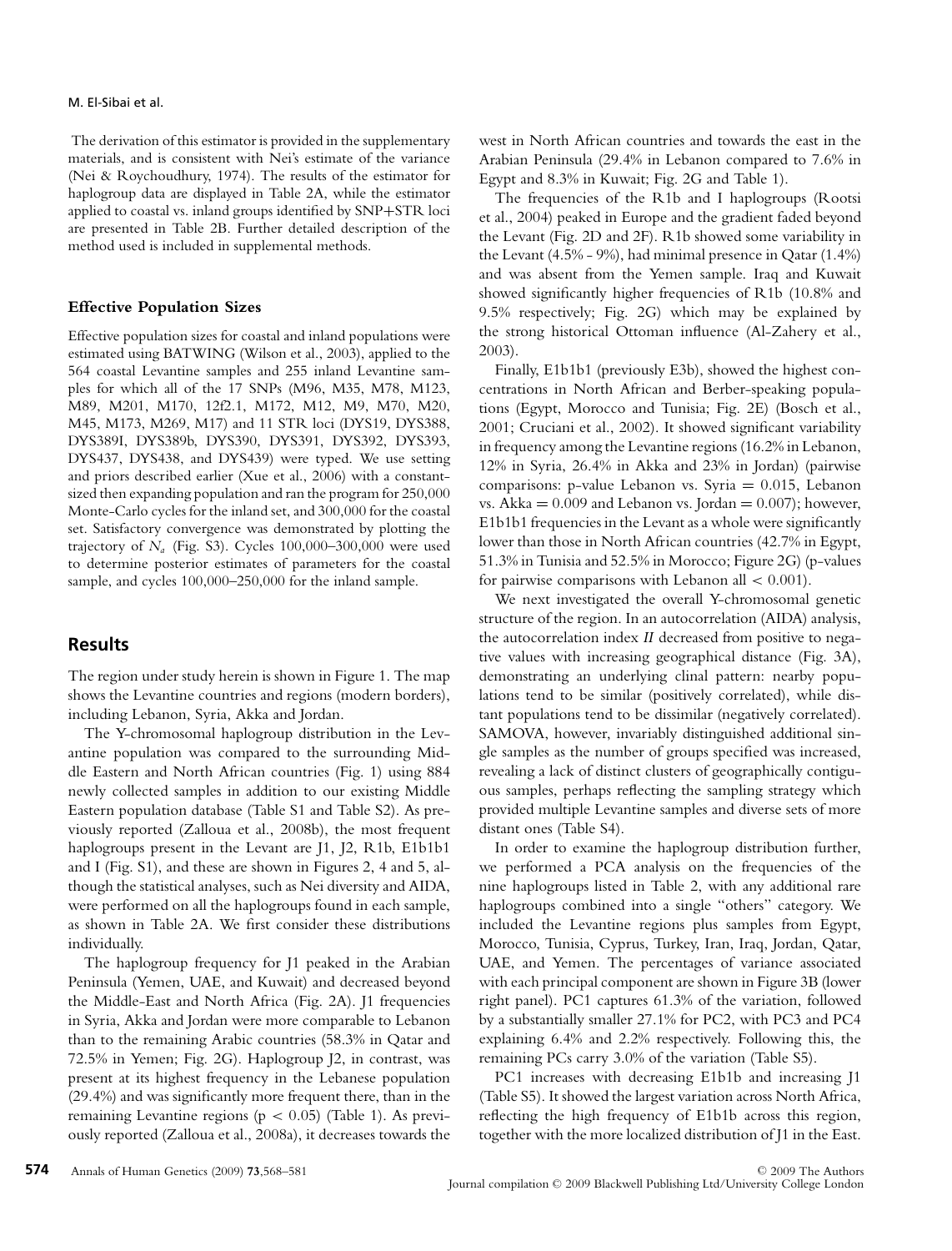

**Figure 3** *Analysis of binary marker data in Middle-Eastern and North-African populations. A)* Correlogram of the AIDA II indices and *B)* Principal component analysis. The data are the haplogroup frequencies in the Middle-Eastern and North-African countries (Table 1) and in the Levantine regions as defined in Table S3a (Table S1 and S2). The principal component variances are shown in the bar graph in the last panel

The PC1 scores place the Levantine sites close to each other and close to Cyprus and Egypt in the span from Morocco to the West to Qatar and Yemen to the East. Within this group, SC, LC, and SIS show a reduced  $11$  score relative to inland Levantine regions. PC2 increases with increasing J2, and with decreasing J1 and E1b1b (Table S5). Its distribution identified a gradient in the south to north direction through the Levant, placing Africa in the southern portion of the Levant along with UAE, SIE, PS and Qatar. However, the localized J1 and J2 gradients show increasing values for more coastal sites LC, SC, SIN, LI, and SIC compared to PS and SIE. PC3 increases with decreasing J2 and with increasing L (Table S5). Almost all of the regions appeared similar to each other, including all the North African samples, except for Iran and SIE. PC4 increases with increasing R1b and G, and with decreasing R1a and J2 (Table S5). This principal component shows the largest spread among Levantine sites. In this case, SC, LC, LI, and SIE show larger values, while SIC, SES, PS, and SIN show smaller ones.

The principal components capturing the largest variations primarily establish the Levant within the context of the largerscale Neolithic signal across North Africa, as well as variations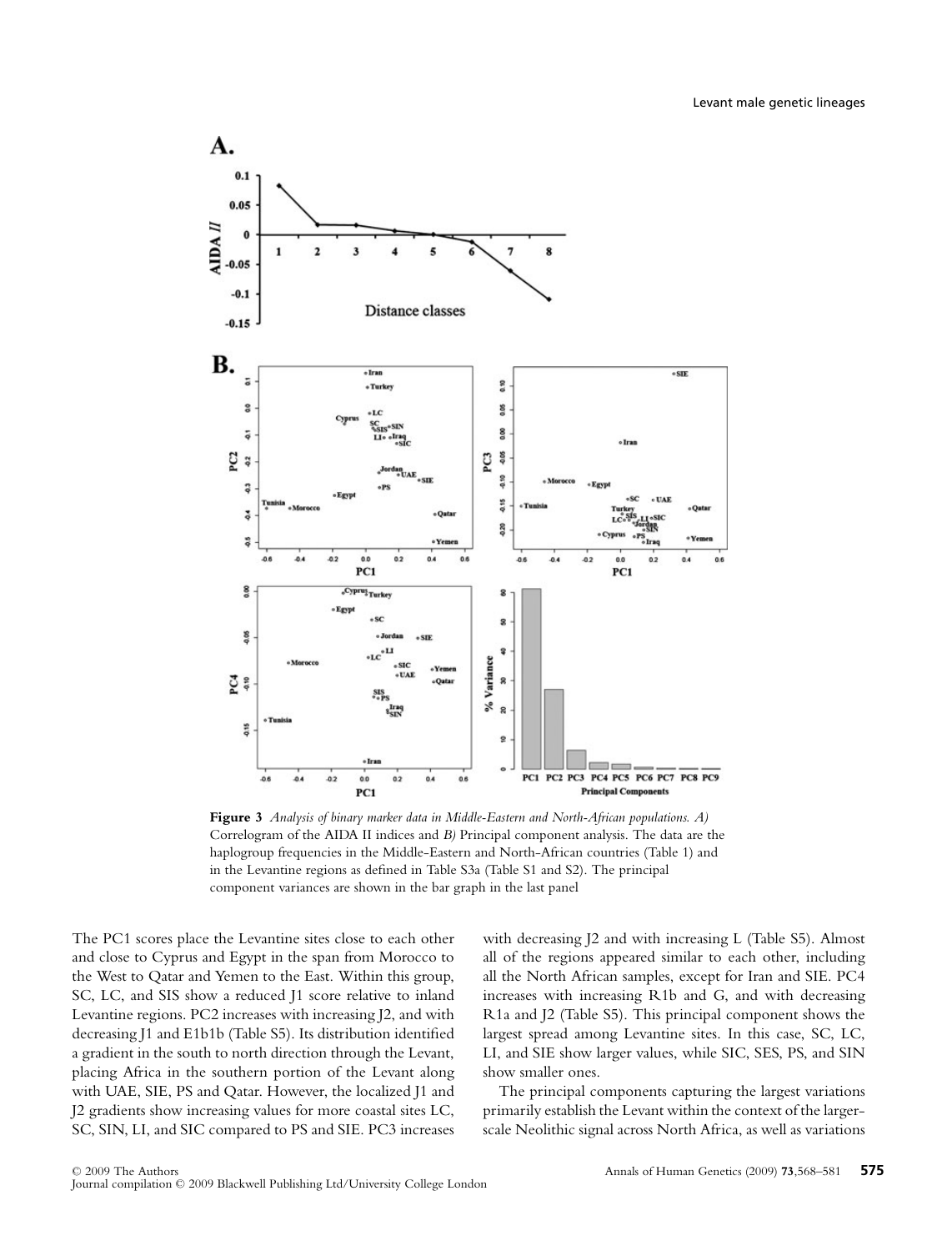

**Figure 4** *Coastal/inland and north/south classifications of haplogroup frequencies in the Levant.* The Levantine regions (Table S3a) were grouped in two ways and their haplogroup frequencies presented in pie charts. The right hand panel shows the North/South grouping. The left hand panel shows coastal/inland grouping, where the regions were split into coastal cities, centre regions and deep inland regions. The data used to make the pie charts are shown in Table 2A. The key explains the colour coding for the different haplogroups used in the pie charts.

between Iran and Iraq, and the Arabian Peninsula. PC4 shows the strongest signal differentiating among Levantine sites.

An MDS analysis of Y-STR-based genetic distances  $RST$ , showed similar general features to the two leading principal components. Levantine populations were mostly clustered, while North African populations were progressively more distinct as the distance west increased. Two exceptions, however, were SIE, which is seen to be divergent in PC3, and the similarity between Jordan and Cyprus, not observed among any of the PCs.

A higher resolution contour map of haplogroup frequency distribution among Levantine cities (Table S3b and S3c) revealed coast/inland opposing gradients for J1 and J2 (Fig. 2C). We then regrouped the Levant into northern and southern regions (as shown in Fig. 4) and into three regions going from west to east (coast, inland and further inland regions). J1 frequencies, but not those of J2, were significantly different along the South to North axis of the Levant. More strikingly, going from coastal to inland regions in the Levant, there was a significant increase of J1 frequencies (19.8 to 48.2%,  $p < 0.001$ ) compared to a significant decrease of J2 frequencies (26.8% to 3.4%,  $p < 0.001$ ) (Table 2A). This steep difference between the coast and inland regions was particularly remarkable considering the small geographical area under consideration.

Application of the Nei diversity estimator to haplogroup frequency data from the individual Levantine populations showed a minimum value 0.669 for SIE. This would suggest that that population is dominated by roughly 3 haplogroups. Haplogroups J1 and L are the most frequent, with a number of other rarer haplogroups. The rest of the entries in Table 2A show diversities in the 0.7 to 0.8 range, suggesting a rough average number of dominating haplogroups in the range of 3.3 to 5. Table 2A shows that these populations are dominated by two or three haplogroups, but with slightly lower relative frequencies than in the SIE population, and with higher frequencies among the remaining haplogroups. The coastal and near coastal groups SC+LC+PS and SIN+SIC+LI+SIS show similar Nei diversity values, while the far-inland SIE shows the greatest reduction in Nei diversity.

Diversity values were further investigated by including both haplogroup and STR haplotype, and varying the number of STR loci used. The number of SNP+STR types ranged from 257 for 2 STR loci through to 1286 for 10 STR loci (Table 2B). For such large numbers of STR+SNP types, the probability that any two chromosomes drawn from the population may be expected to share the same type is small. For all samples, the estimated probability that two chromosomes would share the same STR+SNP type was roughly twice as high for inland samples as for coastal samples, indicating consistently lower inland diversity. Further, the differences between inland and coastal diversities were much larger than the corresponding estimated standard errors (Table 2B). Estimation of the effective population size using BATWING, however, led to similar numbers for the two regions: ∼1200 (95% CI 840 - 1550) near the coast and ∼1230 (95% CI 930 - 1530) inland.

We sought, through STR network analysis, to assess whether or not the observed geographic distribution of each haplogroup was reflected in geographic variations of STR haplotype distributions. The J1 and J2 (Fig. 5A) sister clades depicted a clear non-uniform geographic distribution of STR haplotypes and few instances of haplotype sharing across geographic regions. Consistent with previous analyses, coastal Levantine regions were well represented in the J2 network. Some evidence of sharing with Jordan was also apparent. The J1 network was dominated by inland Levantine samples (mainly Jordan and inland Lebanon and Syria). The R1b network showed much less geographic correlation, possibly because most of the R1b chromosomes have entered the region recently (Fig. 5B). In fact, without extra-Levantine representation of R1b to establish context, it is difficult to identify where these R1bs originated. Finally, E1b1b showed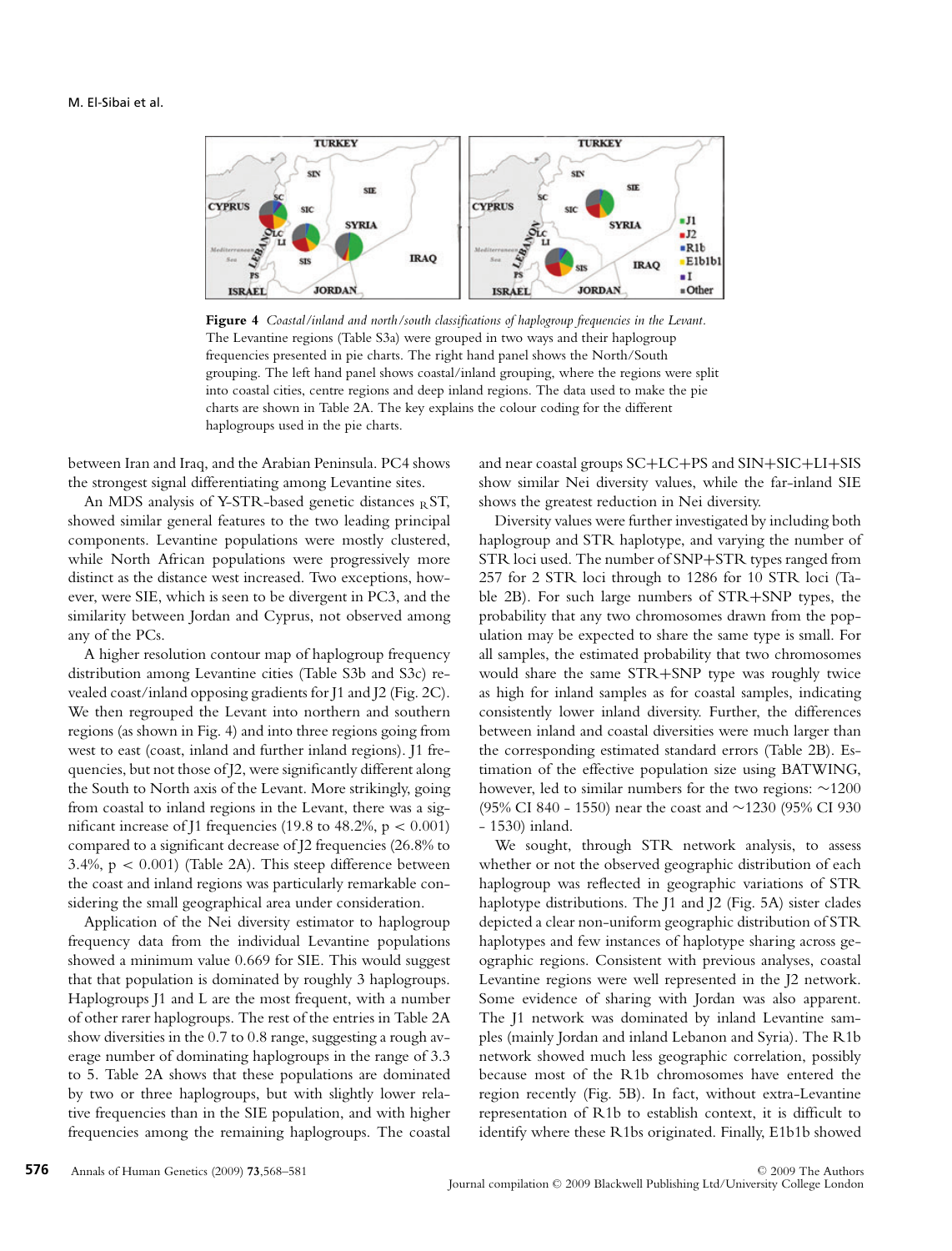

**Figure 5** *Network analysis.* Reduced-median networks were constructed for the following haplogroups, J1 and J2 *(A)*, R1b *(B)*, and E1b1b1 *(C)*. Networks were constructed from 10 STRs (Table S1 and S2) as described in materials and methods. For each network, the smallest circles represent a count of one individual. Branch lengths are proportional to the number of mutational steps separating two haplotypes.

a clear demarcation between the Levantine STR haplotypes and North African STR haplotypes, with a lower diversity among North African STR haplotypes than among Levantine STR haplotypes (Fig. 5C). 91 STR haplotypes belonged to the E1b1b1 haplogroup within the Levantine population compared to 60 STR haplotypes within the North African population (Table S6).

## **Discussion**

In this study, we have used a combination of novel and published data to explore the Y-chromosomal landscape of the Levant and its surrounding regions. On a large geographical scale, the Levantine samples clustered together and were readily distinguished from North African or Arabian Peninsula samples (Figs. 2 and 3). This pattern of correlation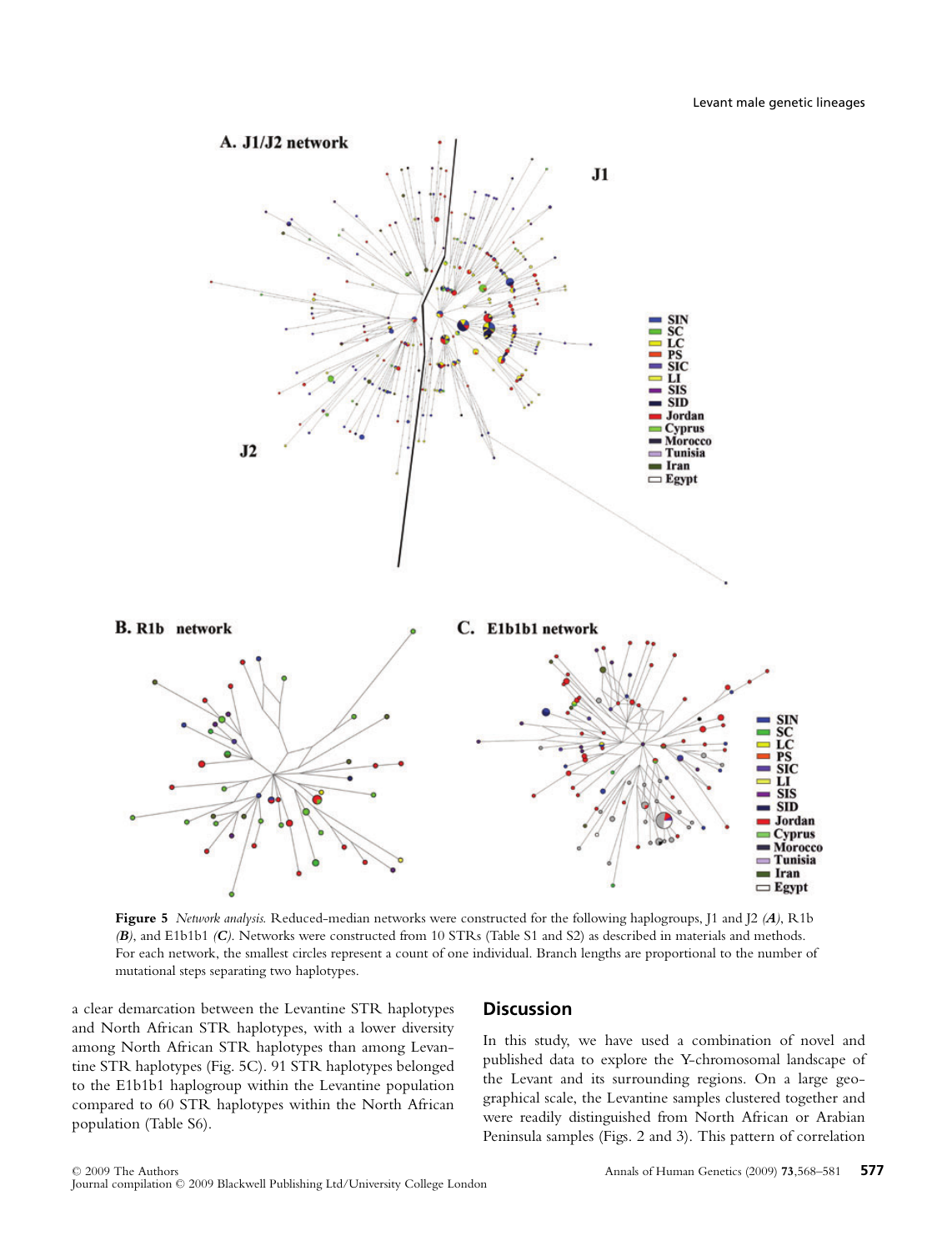between genetics and geography is expected from many previous studies of human variation (Cavalli-Sforza, 1997) and is particularly marked for the Y chromosome (Jobling & Tyler-Smith, 2003). However, within the Levant, there was significant heterogeneity, with a predominantly east-west, coastalinland structure (Fig. 4). Such a high level of differentiation within a small geographical region is striking, and we consider here the historical and other factors that might have contributed to it.

The Levantine genetic structure consists largely of decreasing frequencies of the major haplogroups J2 and E1b1b1 inland and a corresponding increasing frequency of J1, as well as similar patterns in several lower-frequency haplogroups such as L, R1b and I. Diversity is higher on the coast. Such a pattern could be interpreted in two ways: as arising from genetic drift within a geographically stable population that differs in effective population size between the coast and interior (Kimura & Crow, 1964), or alternatively as arising from differential migration from distinct sources into populations of similar size. These interpretations are not mutually exclusive, and we next explore the possible contributions of each.

The coastal region lies within the western section of the Fertile Crescent and has been densely inhabited for all of recorded history and much of prehistory, as illustrated by the location of several of the earliest known cities here. In contrast, most of the interior is dry and now experiences desert or semi-desert conditions, and consequently supports a lower population density. These conditions are likely to have prevailed for much of the Holocene. A lower level of haplogroup diversity inland may therefore be expected from the demographic history, although the specific haplogroups that increased or decreased in frequency would be a matter of chance.

Recent migrations impacting the region under consideration included impacts from Hittites, Babylonians, Persians, Phoenicians (Zalloua et al., 2008a) and subsequent trade, Romans, Sassanids, the Muslim expansion (Zalloua et al., 2008b), the movement of the Omayyad capital from Baghdad to Damascus, the Crusades (Zalloua et al., 2008b), The Ottoman Empire, and European Colonialism as well as significant caravan trade through the region throughout this entire time period. Against this background, estimation of an effective population size is problematical. BATWING reports very similar population sizes for inland and coastal populations, arguing against a detectable gradient of effective population size driving differential drift, although the BATWING results must be interpreted with caution because of the complex demography. Nevertheless, the differences in diversity suggest that migration has most likely been the determining factor in distinguishing coastal diversity from nearby inland regions.

Haplogroup J is believed to have split into J1 and J2 about 18 Kya (Semino et al., 2004). These two sister clades showed distinct histories and geographical localizations with a coastal range that is predominantly J2 and an inland range that is predominantly J1. Chiaroni, King and Underhill, report the same inland vs. coastal divergence pattern of J1 and J2, and correlate the expansion during the rise of agriculture in the Fertile Crescent to the patterns of rainfall distribution (Chiaroni et al., 2008). They suggest that the J2 haplogroup marked agricultural populations that followed the coasts, whereas the J1 haplogroup appears to have fixed in herdsmen populations that remained inland (Chiaroni et al., 2008).

The diversified J2 reduced-median network and high coastal frequency suggest a sustained and non-interrupted presence of this haplogroup along the Eastern coast of the Mediterranean. While our network analysis excluded the Arabian Peninsula and mainly focused on the Levantine regions, some haplotypes appear to have originated in the Peninsula, and to have been recently carried into the Levant with the Islamic expansion. Tofanelli et al. (2009) argue that the initial origin of spread of J1 into the Arabian Peninsula from North Africa is evident when correlated with Arabic nations' haplotypes. Further, they date the expansion to before the Islamic expansion. While we observe the geographical gradients consistent with the expansions from the earlier refugia, it is also clear that the more recent Muslim expansion has had a significant impact on the elevated J1 frequency distribution in the Levant.

Migration and back-migration between the Levant and North Africa were evident from the haplogeography of haplogroup E1b1b1 and its haplotype network structure. E1b1b1 shows the highest frequency in North Africa (Egypt, Morocco and Tunisia) and drops gradually as it spills out of North Africa through the horn of Africa and the Levantine corridor into the Arabian Peninsula and central Asia, and through the Strait of Gibraltar into Spain and South Europe. A historical event that allowed the spread of E1b1b1 to Iberia most likely occurred through the Strait of Gibraltar, culminating with the Islamic conquests of Iberia. Their armies bore large numbers of Berber recruits, whose presence started with the Umayyad Caliphates (661–75CE) and continued uninterrupted for several hundred years. This distinction between Arabic and Berber pools of E1b1b1 in North Africa was highlighted by a study conducted on populations from Morocco, Tunisia and Algeria (Gerard et al., 2006).

The E1b1b1 frequency gradient, considered in the light of the haplotype diversity, suggests an early migration (Neolithic) from the Levant into North Africa that is consistent with a limited gene flow into Africa followed by a rapid expansion and later punctuated by some back migrations as a result of migratory events in the Mediterranean (Arredi et al., 2004). According to this model, the E1b1b1 frequency gradient between coastal Levant and inland Levant would reflect an origin and expansion near the coast, and limited migration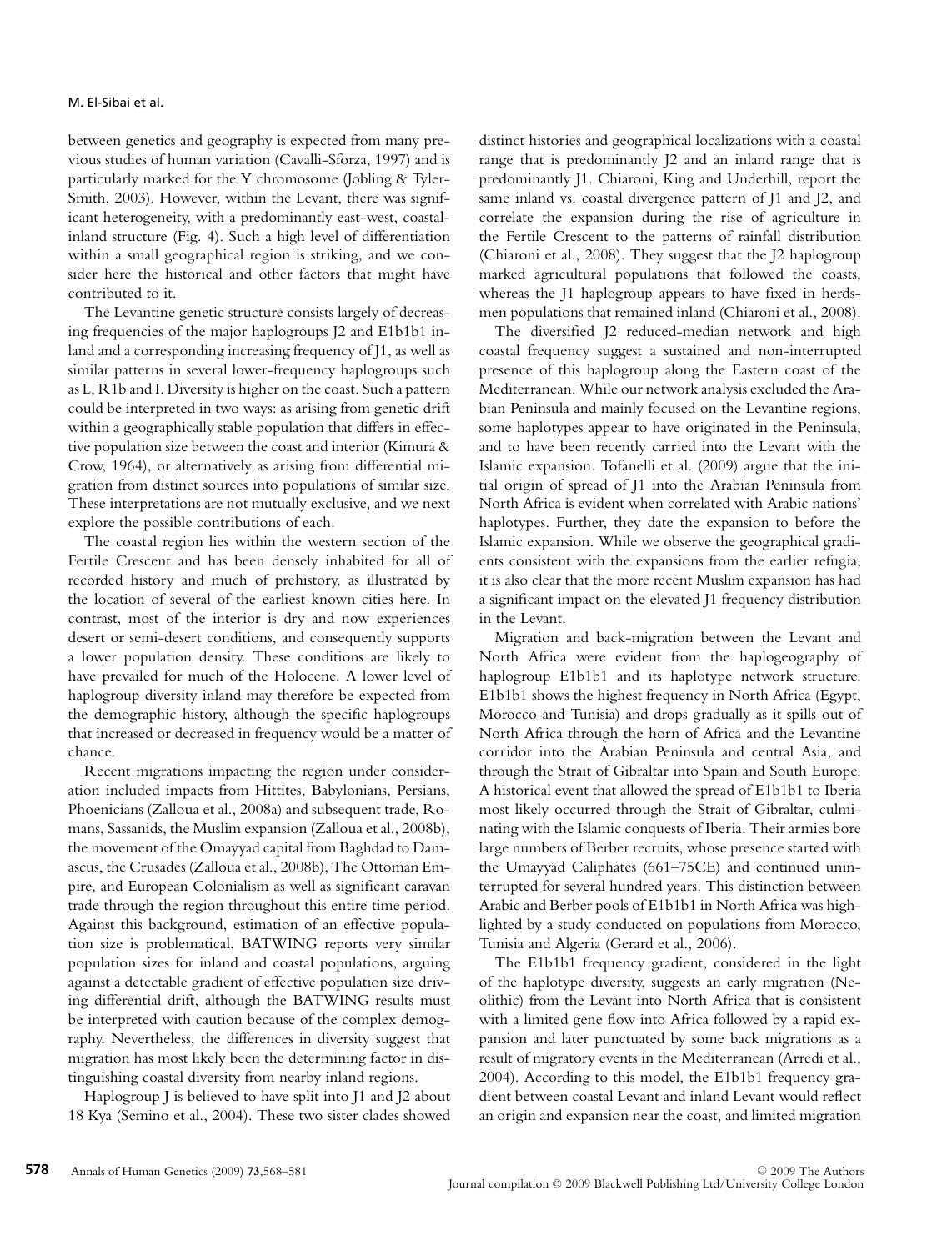inland. The STR network for the E1b1b1 haplotype lineages (Fig. 5C) dissects these migration events. The network shows geographical separation of the lineages marked by STRs between North African countries (Morocco and Tunisia) and the Levantine countries. Another independent measure is the number of mutations along a lineage. In Arredi et al. (2004), the authors estimated the time to the most recent common ancestor for E1b1b1 lineages in North Africa (E1b1b1b-M81) and this was found to coincide with a possible Neolithic origin.

In conclusion, the current Levantine Y-chromosomal landscape is dominated by the coastal-inland contrast in haplogroup frequencies and diversity that reflects largely the influence of successive migrations, which have tended to reinforce one another by introducing different Y lineages from the east and west.

# **Acknowledgements**

We thank the sample donors for taking part in this study, Ms. Janet Ziegel and Mr. Pandikumar Swamikrishnan for their help with genotyping and data organization. YX and CTS are supported by The Wellcome Trust. The Genographic Project is supported by funding from the National Geographic Society, IBM and the Waitt Family Foundation.

# **The Genographic Consortium**

Theodore G. Schurr, University of Pennsylvania, Philadelphia, Pennsylvania, United States of America; Fabrício R. Santos, Universidade Federal de Minas Gerais, Belo Horizonte, Minas Gerais, Brazil; Lluis Quintana-Murci, Institut Pasteur, Paris, France; Jaume Bertranpetit, Universitat Pompeu Fabra, Barcelona, Catalonia, Spain; David Comas, Universitat Pompeu Fabra, Barcelona, Catalonia, Spain; Chris Tyler-Smith, The Wellcome Trust Sanger Institute, Hinxton, United Kingdom; Pierre A. Zalloua, Lebanese American University, Chouran, Beirut, Lebanon; Elena Balanovska, Russian Academy of Medical Sciences, Moscow, Russia; Oleg Balanovsky, Russian Academy of Medical Sciences, Moscow, Russia; R. John Mitchell, La Trobe University, Melbourne, Victoria, Australia; Li Jin, Fudan University, Shanghai, China; Himla Soodyall, National Health Laboratory Service, Johannesburg, South Africa; Ramasamy Pitchappan, Madurai Kamaraj University, Madurai, Tamil Nadu, India; Alan Cooper, University of Adelaide, South Australia, Australia; Lisa Matisoo-Smith, University of Auckland, Auckland, New Zealand; Ajay K. Royyuru, IBM, Yorktown Heights, New York, United States of America; Daniel E. Platt, IBM, Yorktown Heights, New York, United States of America; Laxmi Parida, IBM, Yorktown Heights, New York, United States of America; Jason Blue-Smith, National Geographic Society, Washington, District of Columbia, United States of America; David F. Soria Hernanz, National Geographic Society, Washington, District of Columbia, United States of America and R. Spencer Wells, National Geographic Society, Washington, District of Columbia, United States of America.

## **References**

- Adams, S. M., Bosch, E., Balaresque, P. L., Ballereau, S. J., Lee, A. C., Arroyo, E., Lopez-Parra, A. M., Aler, M., Grifo, M. S., Brion, M., Carracedo, A., Lavinha, J., Martinez-Jarreta, B., Quintana-Murci, L., Picornell, A., Ramon, M., Skorecki, K., Behar, D. M., Calafell, F. & Jobling, M. A. (2008) The genetic legacy of religious diversity and intolerance: paternal lineages of Christians, Jews, and Muslims in the Iberian Peninsula. *Am J Hum Genet* **83**, 725–36.
- Akarli, E. D. (1993) *The Long Peace: Ottoman Lebanon, 1861–1920*. London: I.B. Tauris.
- Al-Zahery, N., Semino, O., Benuzzi, G., Magri, C., Passarino, G., Torroni, A. & Santachiara-Benerecetti, A. S. (2003) Ychromosome and mtDNA polymorphisms in Iraq, a crossroad of the early human dispersal and of post-Neolithic migrations. *Mol Phylogenet Evol* **28**, 458–72.
- Arredi, B., Poloni, E. S., Paracchini, S., Zerjal, T., Fathallah, D. M., Makrelouf, M., Pascali, V. L., Novelletto, A. & Tyler-Smith, C. (2004) A predominantly neolithic origin for Y-chromosomal DNA variation in North Africa. *Am J Hum Genet* **75**, 338–45.
- Aubet, M.-E. (1993) *The Phoenicians and the West: Politics, Colonies and Trade*. Cambridge: Cambridge University Press.
- Bandelt, H. J., Forster, P., Sykes, B. C. & Richards, M. B. (1995) Mitochondrial portraits of human populations using median networks. *Genetics* **141**, 743–53.
- Bar-Yosef, O. (1992) The role of western Asia in modern human origins. *Philos Trans R Soc Lond B Biol Sci* **337**, 193–200.
- Baron, S. W. (2007) Population. In: *Encyclopaedia Judaica* (eds. M. Berenbaum & F. Skolnik) *Encyclopaedia Judaica*. 2nd ed. Detroit, MI: Macmillan.
- Behar, D. M., Rosset, S., Blue-Smith, J., Balanovsky, O., Tzur, S., Comas, D., Mitchell, R. J., Quintana-Murci, L., Tyler-Smith, C. & Wells, R. S. (2007) The Genographic Project public participation mitochondrial DNA database. *PLoS Genet* **3**, e104.
- Behar, D. M., Thomas, M. G., Skorecki, K., Hammer, M. F., Bulygina, E., Rosengarten, D., Jones, A. L., Held, K., Moses, V., Goldstein, D., Bradman, N. & Weale, M. E. (2003) Multiple origins of Ashkenazi Levites: Y chromosome evidence for both Near Eastern and European ancestries. *Am J Hum Genet* **73**, 768–79.
- Bertorelle, G. & Barbujani, G. (1995) Analysis of DNA diversity by spatial autocorrelation. *Genetics* **140**, 811–9.
- Bosch, E., Calafell, F., Comas, D., Oefner, P. J., Underhill, P. A. & Bertranpetit, J. (2001) High-resolution analysis of human Ychromosome variation shows a sharp discontinuity and limited gene flow between northwestern Africa and the Iberian Peninsula. *Am J Hum Genet* **68**, 1019–29.
- Cadenas, A. M., Zhivotovsky, L. A., Cavalli-Sforza, L. L., Underhill, P. A. & Herrera, R. J. (2008) Y-chromosome diversity characterizes the Gulf of Oman. *Eur J Hum Genet* **16**, 374–86.
- Capelli, C., Brisighelli, F., Scarnicci, F., Arredi, B., Caglia, A., Vetrugno, G., Tofanelli, S., Onofri, V., Tagliabracci, A., Paoli, G. & Pascali, V. L. (2007) Y chromosome genetic variation in the Italian peninsula is clinal and supports an admixture model for the Mesolithic-Neolithic encounter. *Mol Phylogenet Evol* **44**, 228–39.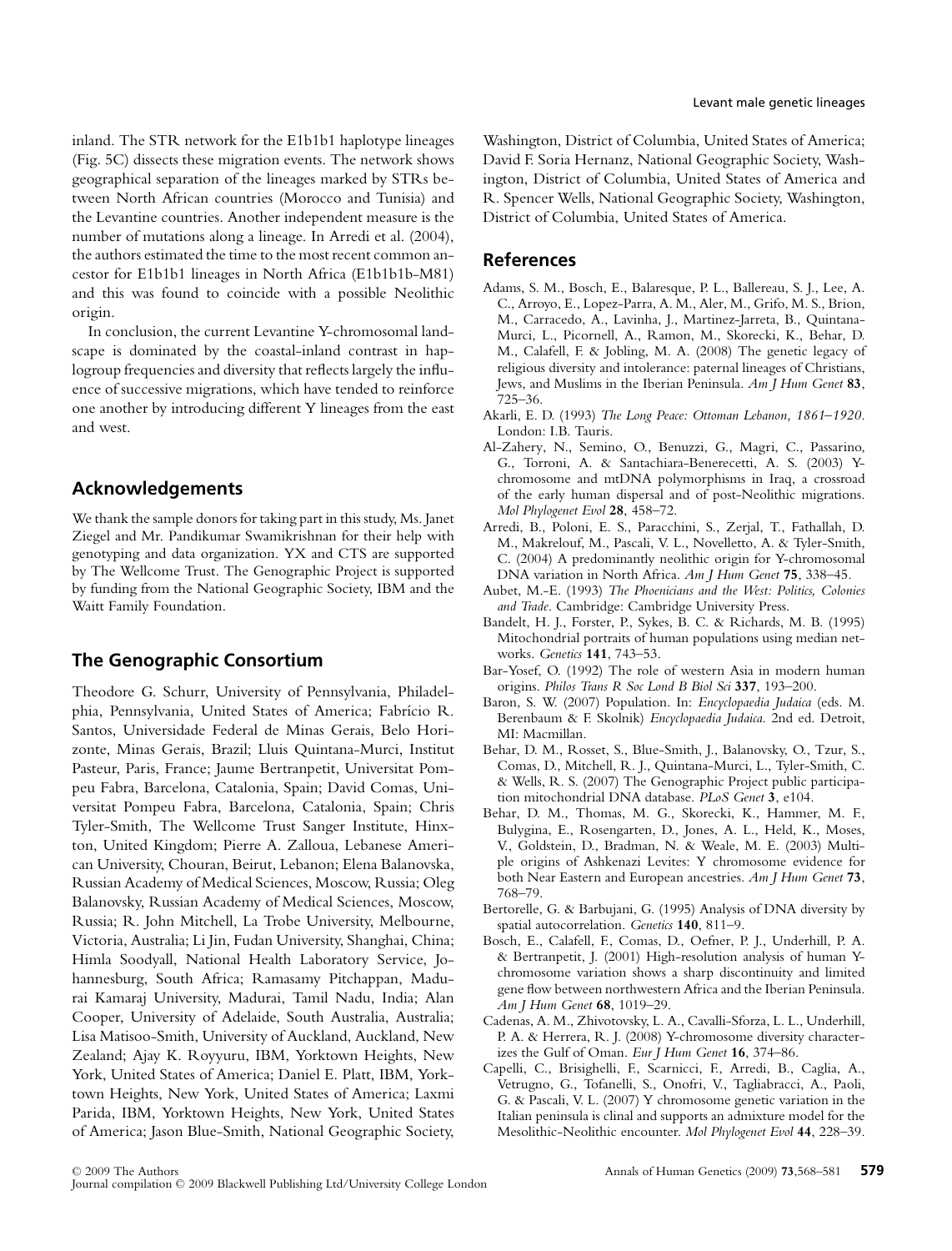- Capelli, C., Redhead, N., Romano, V., Cali, F., Lefranc, G., Delague, V., Megarbane, A., Felice, A. E., Pascali, V. L., Neophytou, P. I., Poulli, Z., Novelletto, A., Malaspina, P., Terrenato, L., Berebbi, A., Fellous, M., Thomas, M. G. & Goldstein, D. B. (2006) Population structure in the Mediterranean basin: a Y chromosome perspective. *Ann Hum Genet* **70**, 207–25.
- Carmeli, D. B. (2004) Prevalence of Jews as subjects in genetic research: figures, explanation, and potential implications. *Am J Med Genet A* **130A**, 76–83.
- Cattell, R. (1966) The scree test for the number of factors. *Multiv Behav Res* **1**, 245–276.
- Cavalli-Sforza, L. L. (1997) Genes, peoples, and languages. *Proc Natl Acad Sci U S A* **94**, 7719–24.
- Chiaroni J., King R. J. & Underhill, P. A. (2008) Correlation of annual precipitation with human Y-chromosome diversity and the emergence of Neolithic agricultural and pastoral economies in the Fertile Crescent. *Antiquity* **82**, 281–289.
- Cinnioglu, C., King, R., Kivisild, T., Kalfoglu, E., Atasoy, S., Cavalleri, G. L., Lillie, A. S., Roseman, C. C., Lin, A. A., Prince, K., Oefner, P. J., Shen, P., Semino, O., Cavalli-Sforza, L. L. & Underhill, P. A. (2004) Excavating Y-chromosome haplotype strata in Anatolia. *Hum Genet* **114**, 127–48.
- Cruciani, F., Santolamazza, P., Shen, P., Macaulay, V., Moral, P., Olckers, A., Modiano, D., Holmes, S., Destro-Bisol, G., Coia, V., Wallace, D. C., Oefner, P. J., Torroni, A., Cavalli-Sforza, L. L., Scozzari, R. & Underhill, P. A. (2002) A back migration from Asia to sub-Saharan Africa is supported by high-resolution analysis of human Y-chromosome haplotypes. *Am J Hum Genet* **70**, 1197–214.
- Di Giacomo, F., Luca, F., Anagnou, N., Ciavarella, G., Corbo, R. M., Cresta, M., Cucci, F., Di Stasi, L., Agostiano, V., Giparaki, M., Loutradis, A., Mammi, C., Michalodimitrakis, E. N., Papola, F., Pedicini, G., Plata, E., Terrenato, L., Tofanelli, S., Malaspina, P. & Novelletto, A. (2003) Clinal patterns of human Y chromosomal diversity in continental Italy and Greece are dominated by drift and founder effects. *Mol Phylogenet Evol* **28**, 387–95.
- Dupanloup, I., Schneider, S. & Excoffier, L. (2002) A simulated annealing approach to define the genetic structure of populations. *Mol Ecol* **11**, 2571–81.
- Excoffier, L., Laval, G. & Schneider, S. (2005) Arlequin (version 3.0): An integrated software package for population genetics data analysis. *Evol Bioinform Online* **1**, 47–50.
- Excoffier, L., Smouse, P. E. & Quattro, J. M. (1992) Analysis of molecular variance inferred from metric distances among DNA haplotypes: application to human mitochondrial DNA restriction data. *Genetics* **131**, 479–91.
- Flores, C., Maca-Meyer, N., Gonzalez, A. M., Oefner, P. J., Shen, P., Perez, J. A., Rojas, A., Larruga, J. M. & Underhill, P. A. (2004) Reduced genetic structure of the Iberian peninsula revealed by Ychromosome analysis: implications for population demography. *Eur J Hum Genet* **12**, 855–63.
- Gerard, N., Berriche, S., Aouizerate, A., Dieterlen, F. & Lucotte, G. (2006) North African Berber and Arab influences in the western Mediterranean revealed by Y-chromosome DNA haplotypes. *Hum Biol* **78**, 307–16.
- Goncalves, R., Freitas, A., Branco, M., Rosa, A., Fernandes, A. T., Zhivotovsky, L. A., Underhill, P. A., Kivisild, T. & Brehm, A. (2005) Y-chromosome lineages from Portugal, Madeira and Acores record elements of Sephardim and Berber ancestry. *Ann Hum Genet* **69**, 443–54.
- Gusmao, L., Butler, J. M., Carracedo, A., Gill, P., Kayser, M., Mayr, W. R., Morling, N., Prinz, M., Roewer, L., Tyler-Smith, C. & Schneider, P. M. (2006) DNA Commission of the International

Society of Forensic Genetics (ISFG): an update of the recommendations on the use of Y-STRs in forensic analysis. *Int J Legal Med* **120**, 191–200.

- Harden, D. (1971) *The Phoenicians.* London: Penguin Books.
- Harris, W. W. (2003) *The Levant, a Fractured Mosaic*. Princeton series on the Middle East.
- Hitti, P. K. (1957) *Lebanon in History: From the Earliest Times to the Present*. New York: St. Martin's Press.
- Hourani, A. H. (1946) *Syria and Lebanon.* London: Oxford University Press.
- Issawi, C. (1988) *The Fertile Crescent, 1800–1914: A Documentary Economic History.* New York: Oxford University Press.
- Jobling, M. A. & Tyler-Smith, C. (2003) The human Y chromosome: an evolutionary marker comes of age. *Nat Rev Genet* **4**, 598–612.
- Jolliffe, I. (1986) *Principal Coponents Analysis, Second Edition.* New York, NY: Springer.
- Karafet, T. M., Mendez, F. L., Meilerman, M. B., Underhill, P. A., Zegura, S. L. & Hammer, M. F. (2008) New binary polymorphisms reshape and increase resolution of the human Y chromosomal haplogroup tree. *Genome Res* **18**, 830–8.
- Kimura, M. & Crow, J. F. (1964) The Number of Alleles That Can Be Maintained in a Finite Population. *Genetics* **49**, 725–38.
- Lahr, M. M. & Foley, R. A. (1998) Towards a theory of modern human origins: geography, demography, and diversity in recent human evolution. *Am J Phys Anthropol* **Suppl 27**, 137–76.
- Lamb, H. (1930) *The Crusades*. New York: Doubleday.
- Luis, J. R., Rowold, D. J., Regueiro, M., Caeiro, B., Cinnioglu, C., Roseman, C., Underhill, P. A., Cavalli-Sforza, L. L. & Herrera, R. J. (2004) The Levant versus the Horn of Africa: evidence for bidirectional corridors of human migrations. *Am J Hum Genet* **74**, 532–44.
- Nebel, A., Filon, D., Faerman, M., Soodyall, H. & Oppenheim, A. (2005) Y chromosome evidence for a founder effect in Ashkenazi Jews. *Eur J Hum Genet* **13**, 388–91.
- Nei, M. (1973) Analysis of gene diversity in subdivided populations. *Proc Natl Acad Sci U S A* **70**, 3321–3.
- Nei, M. (1978) Estimation of Average Heterozygosity and Genetic Distance from a Small Number of Individuals. *Genetics* **89**, 583– 590.
- Nei, M. & Roychoudhury, A. K. (1974) Sampling Variances of Heterozygosity and Genetic Distance. *Genetics* **76**, 379–390.
- Novembre, J. & Stephens, M. (2008) Interpreting principal component analyses of spatial population genetic variation. *Nat Genet* **40**, 646–9.
- Rootsi, S., Magri, C., Kivisild, T., Benuzzi, G., Help, H., Bermisheva, M., Kutuev, I., Barac, L., Pericic, M., Balanovsky, O., Pshenichnov, A., Dion, D., Grobei, M., Zhivotovsky, L. A., Battaglia, V., Achilli, A., Al-Zahery, N., Parik, J., King, R., Cinnioglu, C., Khusnutdinova, E., Rudan, P., Balanovska, E., Scheffrahn, W., Simonescu, M., Brehm, A., Goncalves, R., Rosa, A., Moisan, J. P., Chaventre, A., Ferak, V., Furedi, S., Oefner, P. J., Shen, P., Beckman, L., Mikerezi, I., Terzic, R., Primorac, D., Cambon-Thomsen, A., Krumina, A., Torroni, A., Underhill, P. A., Santachiara-Benerecetti, A. S., Villems, R. & Semino, O. (2004) Phylogeography of Y-chromosome haplogroup I reveals distinct domains of prehistoric gene flow in europe. *Am J Hum Genet* **75**, 128–37.
- Semino, O., Magri, C., Benuzzi, G., Lin, A. A., Al-Zahery, N., Battaglia, V., Maccioni, L., Triantaphyllidis, C., Shen, P., Oefner, P. J., Zhivotovsky, L. A., King, R., Torroni, A., Cavalli-Sforza, L. L., Underhill, P. A. & Santachiara-Benerecetti, A. S. (2004) Origin, diffusion, and differentiation of Y-chromosome haplogroups